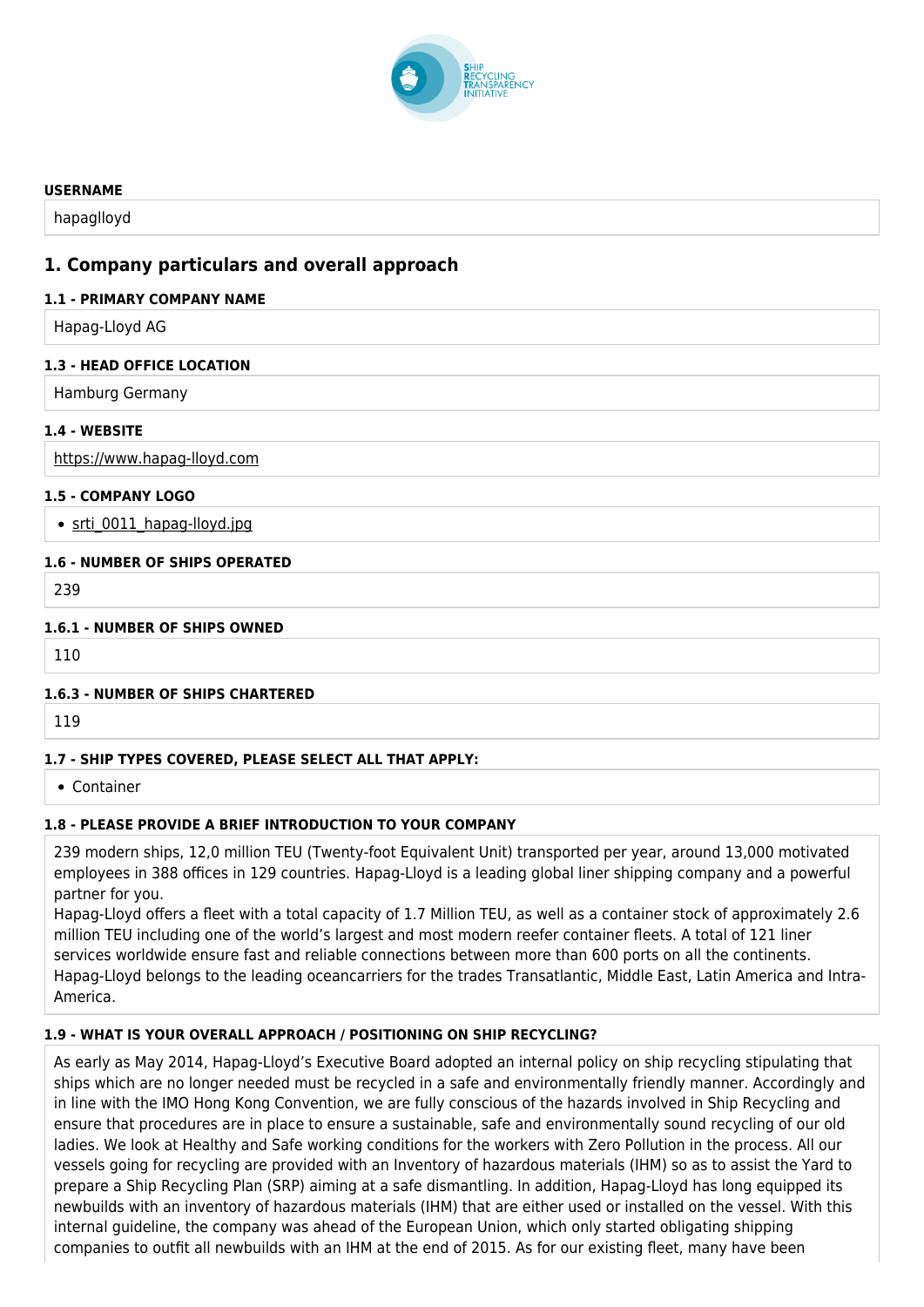provided with an IHM and the process is ongoing speedily to achieve full compliance by 2020.

# **2. Ship recycling policy and standards**

## **2.1 - DOES THE COMPANY HAVE A WRITTEN POLICY ON SHIP RECYCLING FOR ITS OWNED VESSELS?**

Yes

#### **2.1.1 - IS IT PUBLICLY AVAILABLE?**

Yes

#### **2.1.2 - PLEASE PROVIDE A URL**

<https://www.hapag-lloyd.com/en/about-us/sustainability/on-board.html#tabnav>

#### **2.1.3 - SINCE WHEN HAS THIS POLICY BEEN APPLIED?**

2014

### **2.2 - DOES THE COMPANY KEEP RECORDS OF SHIPS WHICH HAVE BEEN SENT FOR RECYCLING?**

Yes

#### **2.3 - WHAT INTERNATIONAL CONVENTIONS AND PRINCIPLES DOES THE POLICY ADHERE TO?**

Other (please specify)

#### **2.3.1 - PLEASE SPECIFY**

Hapag-Lloyd Ship Recycling Policy

### **2.4 - DOES THE EU SHIP RECYCLING REGULATION APPLY TO THE COMPANY'S OWNED SHIPS?**

Yes

#### **2.4.1 - HOW MANY SHIPS DOES THE REGULATION APPLY TO?**

25-50%

### **2.5 - WHICH TOPICS DOES THE POLICY ADDRESS?**

- Environment
- Health and safety
- Labour and human rights
- Anti-corruption
- Sub-contractors
- Downstream facilities for managing waste and hazardous materials
- Other (please specify)

### **2.5.1 - PLEASE COMMENT**

Please see also Hapag-Lloyd Code of Ethics

### **2.6 - DOES THE POLICY CONTAIN RESTRICTIONS BASED ON GEOGRAPHY AND/OR RECYCLING METHODS?**

No

# **2.7 - DOES THE COMPANY HAVE A WRITTEN POLICY FOR SELECTING A YARD OR BUYER FOR RECYCLING?**

No

### **2.8 - DOES THE COMPANY MAKE SHIP RECYCLING PART OF THE COMPANY'S SUSTAINABILITY GOALS?**

Yes

### **2.10 - DOES THE COMPANY HAVE A SHIP RECYCLING STANDARD\* (OR SIMILARLY NAMED) IN FORCE?**

Yes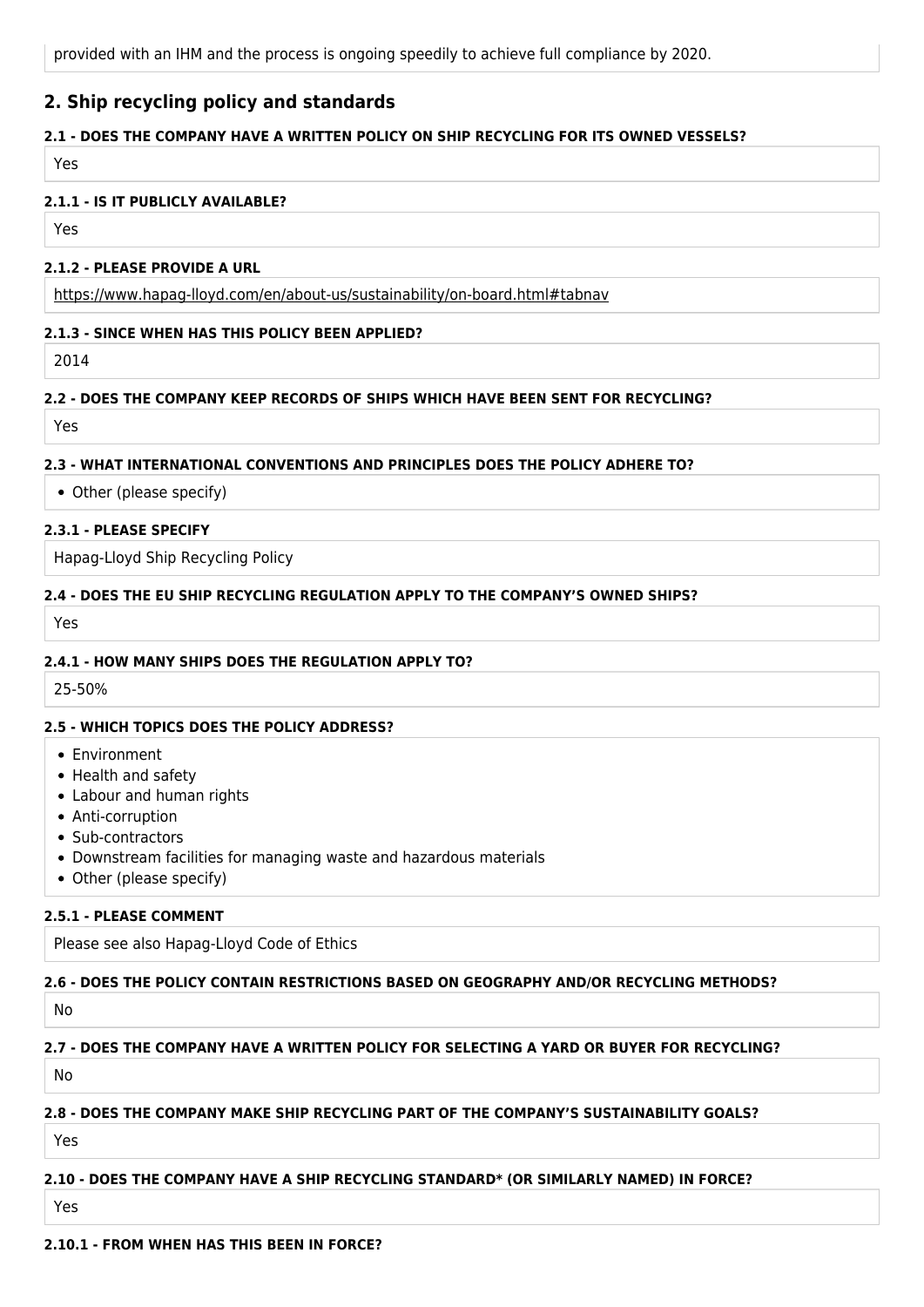# **3. Policy for selling owned vessels for further trading**

# **3.1 - DOES THE COMPANY HAVE A POLICY TO PROMOTE RESPONSIBLE RECYCLING OF OWNED VESSELS SOLD FOR FURTHER TRADING?**

Yes

## **3.1.1 - PLEASE PROVIDE FURTHER DETAILS**

Detailed contracts of sale specifying Hapag-Lloyd's requirements pertaining to vessel disposal

# **3.2 - DOES THE COMPANY IMPOSE LEGALLY BINDING COVENANTS OR OFFER COMMERCIAL INCENTIVES TO THE BUYER TO ENCOURAGE RESPONSIBLE SHIP RECYCLING?**

Yes

# **3.2.1 - PLEASE PROVIDE FURTHER DETAILS**

We employ independent third party specialist supervision companies to ensure the recycling is carried out as per our contracts. Their authority is defined in our contracts with the buyer. We are also exploring and option of placing KPIs for the recycling yards which would be measured by these supervision companies. If the KPIs are met we would plan for a financial incentive for the recycling yard.

## **3.3 - DOES THE COMPANY TAKE STEPS TO PROMOTE RESPONSIBLE RECYCLING OF VESSELS CHARTERED FOR 5 YEARS AND OVER, RELEASED FOR REDEPLOYMENT OR RECYCLING?**

Never

### **3.4 - DOES THE COMPANY TAKE STEPS TO PROMOTE RESPONSIBLE RECYCLING OF VESSELS CHARTERED FOR 2 YEARS AND OVER RELEASED FOR REDEPLOYMENT OR RECYCLING?**

Never

# **3.5 - DOES THE COMPANY TAKE STEPS TO PROMOTE RESPONSIBLE RECYCLING OF VESSELS OWNED THROUGH JVS?**

Never

# **4. Ship recycling contract**

### **4.1 - DOES THE COMPANY FOLLOW A STANDARD CONTRACT FOR THE SALE OF VESSELS FOR GREEN RECYCLING (E.G. RECYCLECON FROM BIMCO)?**

Always

### **4.1.1 - IF AN INDUSTRY STANDARD CONTRACT TEMPLATE USED, PLEASE SPECIFY**

RECYCLECON from BIMCO

### **4.2 - DOES THE CONTRACT INCLUDE AN EXPLICIT REQUIREMENT TO RECYCLE THE VESSEL AT A SPECIFIC SHIP RECYCLING FACILITY?**

Always

### **4.2.1 - PLEASE PROVIDE FURTHER DETAILS**

N/A

#### **4.3 - DOES THE COMPANY REQUIRE ACCESS TO THE SHIP RECYCLING FACILITY DURING THE RECYCLING PROCESS FOR ANY OF THE FOLLOWING? PLEASE SELECT ANY/ALL THAT MAY APPLY**

- Monitoring
- Stop-work
- Performance follow-up

### **4.4 - DOES THE CONTRACT REQUIRE COMPLIANCE WITH THE COMPANY'S WRITTEN POLICY ON SHIP RECYCLING?**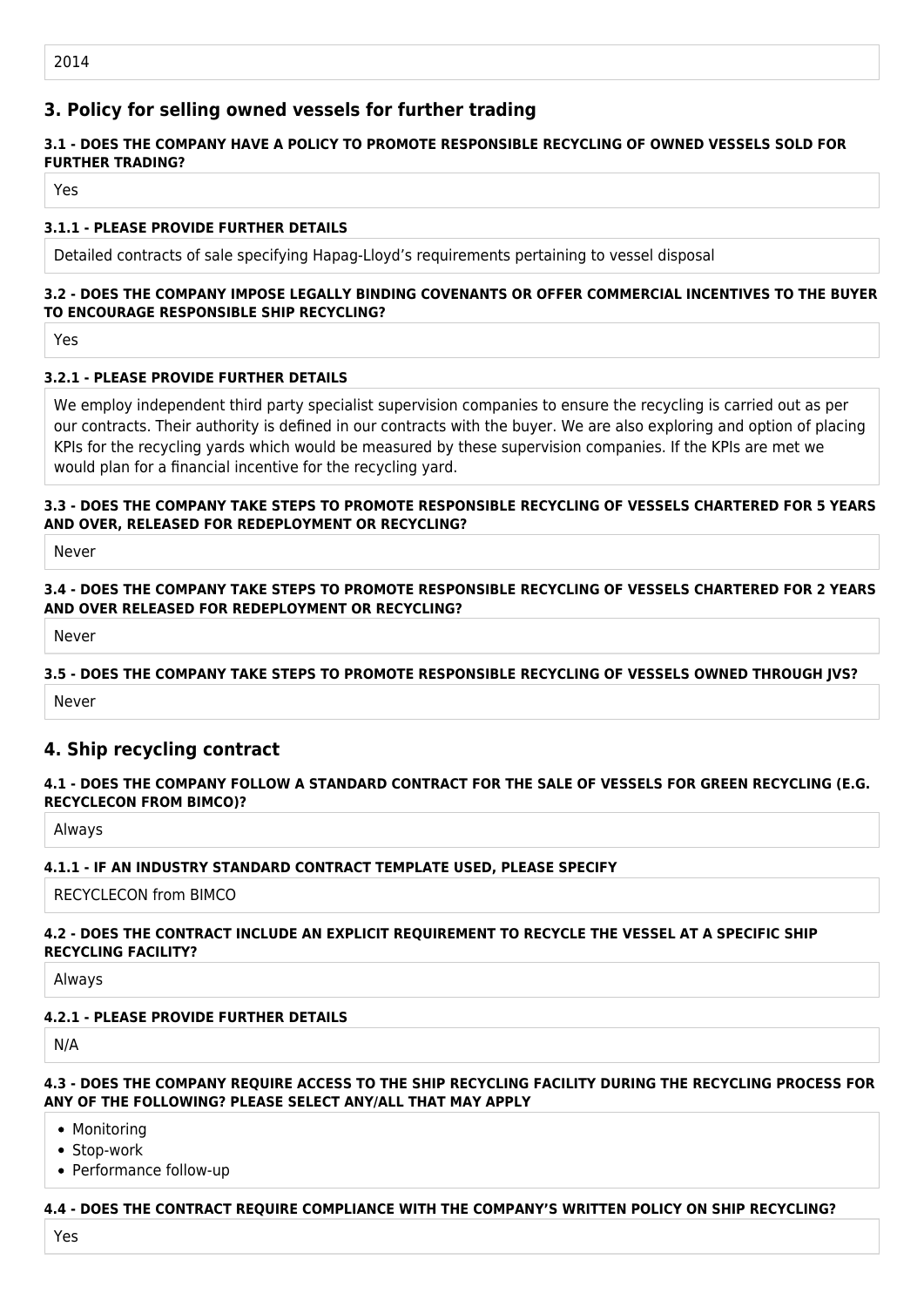#### **4.5 - WHAT PROTECTION IS IN PLACE FOR THE SELLER TO ENSURE THAT MILESTONES CAN BE SET, THAT ACCESS TO THE SHIP AND MONITORING CAN BE MAINTAINED THROUGHOUT THE SHIP RECYCLING PROCESS?**

Part of the sales contract is use of third party independent third party supervision companies to monitor and record the process of recycling. These supervision companies have their experts stationed at site and provide us a weekly report on the progress of recycling. Once the recycling is completed, they will provide certificates and a complete Recycling Report.

# **5. Inventory of Hazardous Materials (IHM) and Ship Recycling Documentation**

## **5.1 - DOES THE COMPANY HAVE A SHIP RECYCLING PLAN FOR EACH VESSEL?**

Yes

### **5.2 - DOES THE COMPANY PROVIDE THE BUYER OR SHIP RECYCLER WITH A CLASS APPROVED IHM, AT THE TIME OF FINALISING THE SHIP RECYCLING CONTRACT?**

Always

#### **5.3 - DOES THE COMPANY PROVIDE ALL RELEVANT SHIP CERTIFICATES, PLANS, PROCEDURES AND DOCUMENTS, TO ENABLE THE YARDS TO FOLLOW APPLICABLE SHIP RECYCLING GUIDELINES (AND THE RELEVANT STANDARDS FROM QUESTION 2.2. THAT THE COMPANY IS ALIGNED TO)?**

Always

### **5.4 - DOES THE COMPANY HAVE SPECIFIC REQUIREMENTS FOR HANDLING HAZARDOUS MATERIALS AS LISTED IN THE STOCKHOLM CONVENTION?**

No

# **6. Implementation of the ship recycling policy and standard**

### **6.1 - DOES THE COMPANY REQUIRE THE SHIP RECYCLING FACILITY TO HAVE A HONG KONG CONVENTION STATEMENT OF COMPLIANCE ISSUED BY A CLASSIFICATION SOCIETY?**

Always

### **6.1.1 - PLEASE PROVIDE FURTHER DETAILS**

N/A

### **6.2 - DOES THE COMPANY CARRY OUT ADDITIONAL AUDITS TO VERIFY COMPLIANCE PRIOR TO RECYCLING?**

Always

### **6.2.1 - PLEASE PROVIDE FURTHER DETAILS**

N/A

### **6.3 - DOES THE COMPANY MONITOR YARD COMPLIANCE DURING THE RECYCLING PROCESS?**

Always

#### **6.3.1 - PLEASE DESCRIBE HOW THE MONITORING TAKES PLACE (PLEASE SELECT ANY/ALL THAT MAY APPLY). THROUGH:**

- Spot checks
- Ongoing supervision
- Company representative on-site

#### **6.3.2 - PLEASE DESCRIBE WHAT TOPICS THE MONITORING ADDRESSES (PLEASE SELECT ANY/ALL THAT MAY APPLY)**

- Environment
- Health and Safety
- Labour and Human Rights
- Anti-corruption
- Sub-contractors
- Downstream facilities for managing waste and hazardous materials